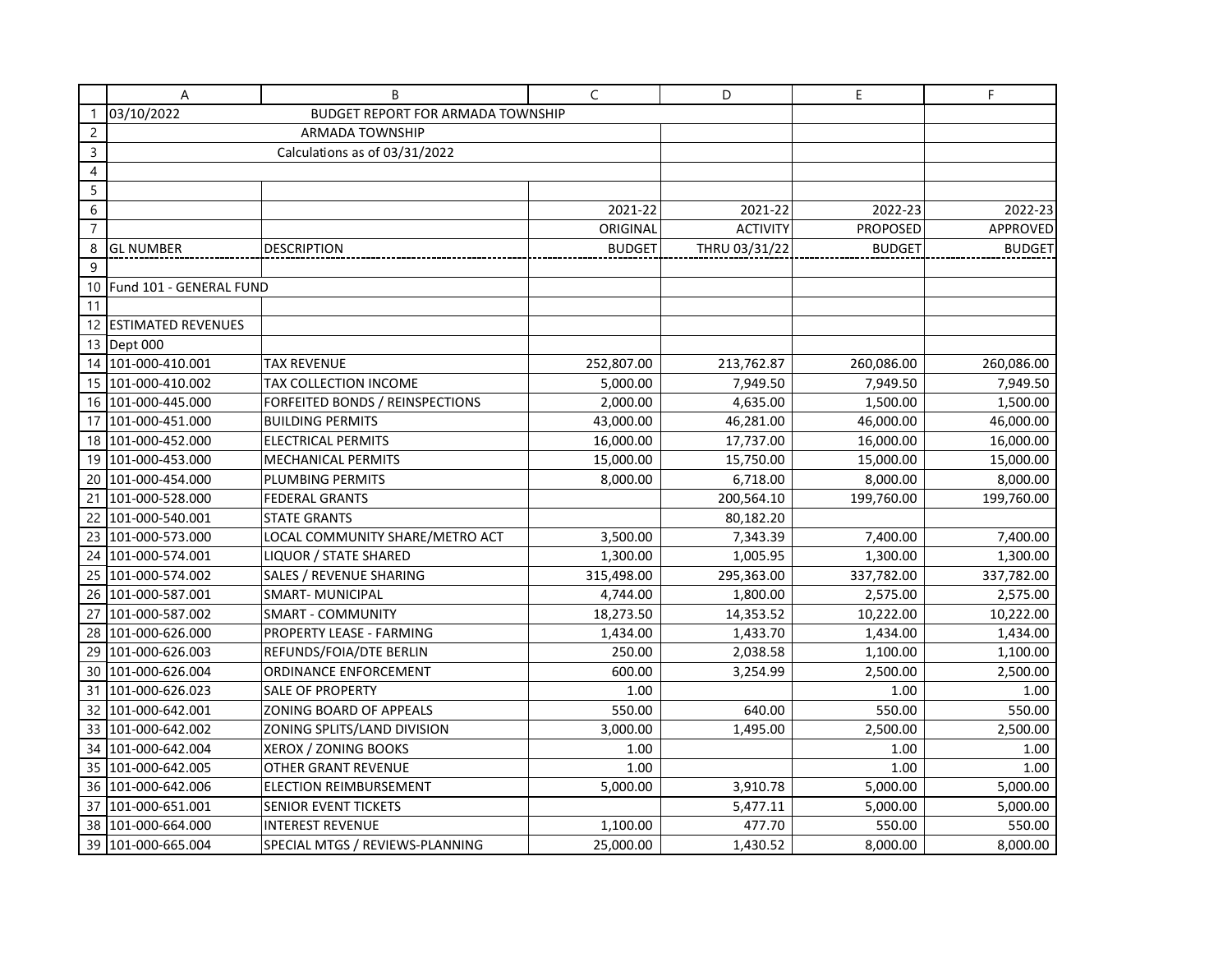|    | Α                          | B                                       | C          | D          | E          | F          |
|----|----------------------------|-----------------------------------------|------------|------------|------------|------------|
| 40 | 101-000-665.005            | <b>CEMETERY PLOTS</b>                   | 1.00       |            | 1.00       | 1.00       |
| 41 | 101-000-671.000            | <b>PARK SUPPLIES</b>                    | 100.00     |            |            |            |
| 42 | 101-000-698.000            | <b>BOND/INSURANCE/DIVIDENDS REFUNDS</b> | 1.00       | 478.00     | 1.00       | 1.00       |
| 43 | Totals for dept 000 -      |                                         | 722,161.50 | 934,081.91 | 940,213.50 | 940,213.50 |
| 44 |                            |                                         |            |            |            |            |
| 45 | TOTAL ESTIMATED REVENUES   |                                         | 722,161.50 | 934,081.91 | 940,213.50 | 940,213.50 |
| 46 |                            |                                         |            |            |            |            |
| 47 |                            |                                         |            |            |            |            |
| 48 | <b>APPROPRIATIONS</b>      |                                         |            |            |            |            |
| 49 | Dept 000                   |                                         |            |            |            |            |
| 50 | 101-000-758.000            | SENIOR SMART MUNICIPAL CREDITS          | 4,744.00   | 3,600.00   | 2,572.00   | 2,572.00   |
| 51 | 101-000-759.001            | SENIOR SMART COMMUNITY CREDITS          | 8,161.50   | 6,150.00   | 4,861.00   | 4,861.00   |
| 52 | 101-000-759.002            | P.A.L. SMART COMMUNITY CREDITS          | 8,812.00   | 7,403.52   | 4,861.00   | 4,861.00   |
| 53 | 101-000-759.003            | ACEP SMART COMMUNITY CREDITS            | 1,300.00   | 800.00     | 500.00     | 500.00     |
| 54 | 101-000-975.003            | OFFICE IMPROVEMENTS                     | 4,000.00   | 3,300.23   | 4,000.00   | 4,000.00   |
| 55 | 101-000-980.007            | <b>CAPITAL OUTLAY</b>                   |            |            | 400,324.10 | 400,324.10 |
| 56 | 101-000-980.008            | <b>COMPUTER - MISC</b>                  | 500.00     | 899.00     | 1,500.00   | 1,500.00   |
| 57 | 101-000-980.013            | SEWER - ENG/PERMITS                     | 10,000.00  |            | 1,000.00   | 1,000.00   |
| 58 | 101-000-980.014            | <b>ENGINEER - ALT</b>                   | 1,000.00   | 2,469.45   | 1,000.00   | 1,000.00   |
| 59 | 101-000-980.136            | <b>LAND PURCHASE</b>                    | 1.00       |            | 1.00       | 1.00       |
| 60 | Totals for dept 000 -      |                                         | 38,518.50  | 24,622.20  | 420,619.10 | 420,619.10 |
| 61 |                            |                                         |            |            |            |            |
|    | 62 Dept 101 - GOVERNMENTAL |                                         |            |            |            |            |
| 63 | 101-101-704.000            | <b>WAGES - TRUSTEES</b>                 | 8,048.82   | 6,954.28   | 8,523.70   | 8,523.70   |
| 64 | 101-101-719.000            | LIFE INSURANCE - GOVENMENTAL            | 1,500.00   | 1,336.84   | 1,500.00   | 1,500.00   |
| 65 | 101-101-721.000            | <b>EMPLOYER'S FICA</b>                  | 500.00     | 431.16     | 500.00     | 500.00     |
| 66 | 101-101-722.000            | <b>EMPLOYER'S MEDICARE</b>              | 129.00     | 100.85     | 120.00     | 120.00     |
| 67 | 101-101-727.000            | OFFICE SUPPLIES - GOVT                  | 4,500.00   | 4,449.11   | 4,500.00   | 4,500.00   |
| 68 | 101-101-780.000            | POSTAGE - GOVT                          | 2,000.00   | 1,035.02   | 2,000.00   | 2,000.00   |
|    | 69 101-101-803.000         | <b>AUDIT</b>                            | 10,000.00  | 17,188.33  | 8,875.00   | 8,875.00   |
|    | 70 101-101-835.000         | LIABILITY/WORK COMP INSURANCE           | 10,000.00  | 9,999.84   | 10,000.00  | 10,000.00  |
| 71 | 101-101-850.000            | INTERNET/PHONE/WEBSITE                  | 5,500.00   | 4,643.70   | 5,500.00   | 5,500.00   |
| 72 | 101-101-860.000            | MTA MEMBERSHIP/MILEAGE                  | 7,000.00   | 6,289.65   | 7,000.00   | 7,000.00   |
| 73 | 101-101-861.000            | EDUCATION/TRAINING - GOVT               | 1,500.00   | 2,910.00   | 1,500.00   | 1,500.00   |
| 74 | 101-101-864.000            | SIRENS/MAINTENANCE                      | 2,800.00   | 3,513.90   | 17,160.00  | 17,160.00  |
| 75 | 101-101-901.000            | PRINTING/PUBLISHING - GOVT              | 2,000.00   | 2,660.69   | 2,500.00   | 2,500.00   |
| 76 | 101-101-922.000            | <b>STREET LIGHTING - GOVT</b>           | 3,000.00   | 3,332.96   | 3,000.00   | 3,000.00   |
| 77 | 101-101-923.000            | IT SUPPORT-SERVICE CONTRACT             | 5,500.00   | 200.00     | 25,000.00  | 25,000.00  |
|    | 78 101-101-930.000         | HALL REPAIR ITEMS & CLEANING            | 5,000.00   | 4,989.48   | 5,000.00   | 5,000.00   |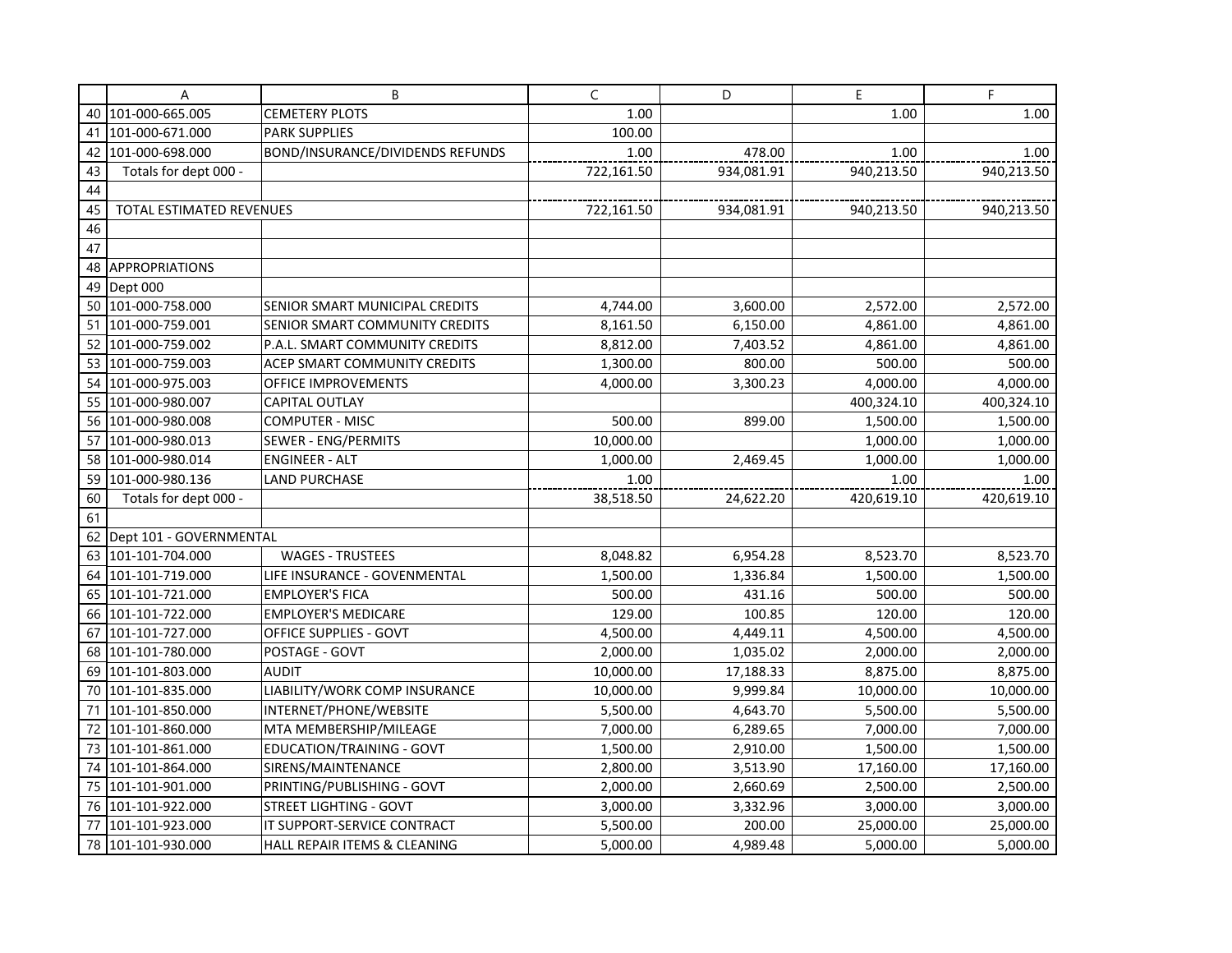|     | Α                                  | B                                | C         | D         | E          | F.         |
|-----|------------------------------------|----------------------------------|-----------|-----------|------------|------------|
|     | 79 101-101-940.000                 | <b>COPIER LEASE</b>              | 2,800.00  | 1,571.56  | 1,000.00   | 1,000.00   |
| 80  | 101-101-955.000                    | PROPERTY EXPENSES/TAXES          | 1.00      |           | 1.00       | 1.00       |
| 81  | 101-101-960.000                    | MISCELLANEOUS EXPENSE            | 500.00    |           | 500.00     | 500.00     |
| 82  | 101-101-961.000                    | FLAGS, BANNERS, SIGNS            | 550.00    | 299.52    | 550.00     | 550.00     |
| 83  | 101-101-964.000                    | <b>REFUNDS</b>                   | 200.00    | 182.57    | 200.00     | 200.00     |
| 84  | 101-101-965.000                    | <b>SERVICE CHARGES</b>           | 100.00    | 85.50     | 100.00     | 100.00     |
| 85  | Totals for dept 101 - GOVERNMENTAL |                                  | 73,128.82 | 72,174.96 | 105,029.70 | 105,029.70 |
| 86  |                                    |                                  |           |           |            |            |
| 87  | Dept 171 - SUPERVISOR              |                                  |           |           |            |            |
| 88  | 101-171-704.000                    | <b>WAGES - SUPERVISOR</b>        | 27,682.80 | 26,161.64 | 29,316.09  | 29,316.09  |
| 89  | 101-171-705.000                    | <b>DEPUTY WAGES - SUPERVISOR</b> |           | 552.76    | 5,000.00   | 5,000.00   |
| 90  | 101-171-721.000                    | <b>EMPLOYER'S FICA</b>           | 1,977.00  | 1,902.40  | 2,388.00   | 2,388.00   |
| 91  | 101-171-722.000                    | <b>EMPLOYER'S MEDICARE</b>       | 511.00    | 444.91    | 559.00     | 559.00     |
| 92  | 101-171-723.000                    | <b>HEALTH INSURANCE</b>          | 4,200.00  | 3,969.01  | 4,200.00   | 4,200.00   |
|     | 93 101-171-860.000                 | MEMBERSHIPS/MILEAGE              | 625.00    | 414.33    | 625.00     | 625.00     |
| 94  | 101-171-861.000                    | EDUCATION/TRAINING               | 625.00    |           | 625.00     | 625.00     |
| 95  | Totals for dept 171 - SUPERVISOR   |                                  | 35,620.80 | 33,445.05 | 42,713.09  | 42,713.09  |
| 96  |                                    |                                  |           |           |            |            |
| 97  | Dept 191 - ELECTIONS               |                                  |           |           |            |            |
| 98  | 101-191-704.000                    | <b>WAGES - ELECTIONS</b>         | 5,000.00  | 992.50    | 7,000.00   | 7,000.00   |
| 99  | 101-191-727.000                    | OFFICE SUPPLIES - ELECTIONS      | 500.00    | 105.49    | 500.00     | 500.00     |
|     | 100 101-191-731.000                | VOTING MATERIALS/EQUIP MAINT     | 9,500.00  | 6,522.45  | 4,250.00   | 4,250.00   |
|     | 101 101-191-780.000                | POSTAGE - ELECTIONS              | 1,500.00  | 329.00    | 3,600.00   | 3,600.00   |
|     | 102 101-191-860.000                | MEMBERSHIPS/MILEAGE              | 500.00    | 376.88    | 500.00     | 500.00     |
|     | 103 101-191-861.000                | EDUCATION/TRAINING               | 650.00    | 461.20    | 600.00     | 600.00     |
|     | 104 101-191-901.000                | PRINTING/PUBLISHING - ELECTIONS  | 1,200.00  | 533.35    | 1,200.00   | 1,200.00   |
|     | 105 101-191-957.000                | <b>MEALS</b>                     | 500.00    | 136.22    | 500.00     | 500.00     |
| 106 | Totals for dept 191 - ELECTIONS    |                                  | 19,350.00 | 9,457.09  | 18,150.00  | 18,150.00  |
| 107 |                                    |                                  |           |           |            |            |
|     | 108 Dept 209 - ASSESSING           |                                  |           |           |            |            |
|     | 109 101-209-704.000                | WAGES - ASSESSING                | 41,352.00 | 41,311.00 | 41,892.00  | 41,892.00  |
|     | 110 101-209-715.000                | <b>LAND DIVISION</b>             | 1,500.00  | 650.00    | 1,500.00   | 1,500.00   |
|     | 111 101-209-727.000                | <b>OFFICE SUPPLIES</b>           | 50.00     |           | 50.00      | 50.00      |
|     | 112 101-209-780.000                | POSTAGE - ASSESSING              | 2,000.00  | 1,594.82  | 2,000.00   | 2,000.00   |
|     | 113 101-209-811.000                | COMPUTER SUPPORT/MAINT ASSESSING | 1,282.00  | 1,282.00  | 1,324.00   | 1,324.00   |
|     | 114 101-209-811.001                | APEX SOFTWARE/SUPPORT FEE        | 235.00    | 235.00    | 235.00     | 235.00     |
|     | 115 101-209-860.000                | MEMBERSHIPS/MILEAGE              | 250.00    |           | 250.00     | 250.00     |
|     | 116 101-209-861.000                | EDUCATION/TRAINING               | 800.00    |           | 800.00     | 800.00     |
| 117 | Totals for dept 209 - ASSESSING    |                                  | 47,469.00 | 45,072.82 | 48,051.00  | 48,051.00  |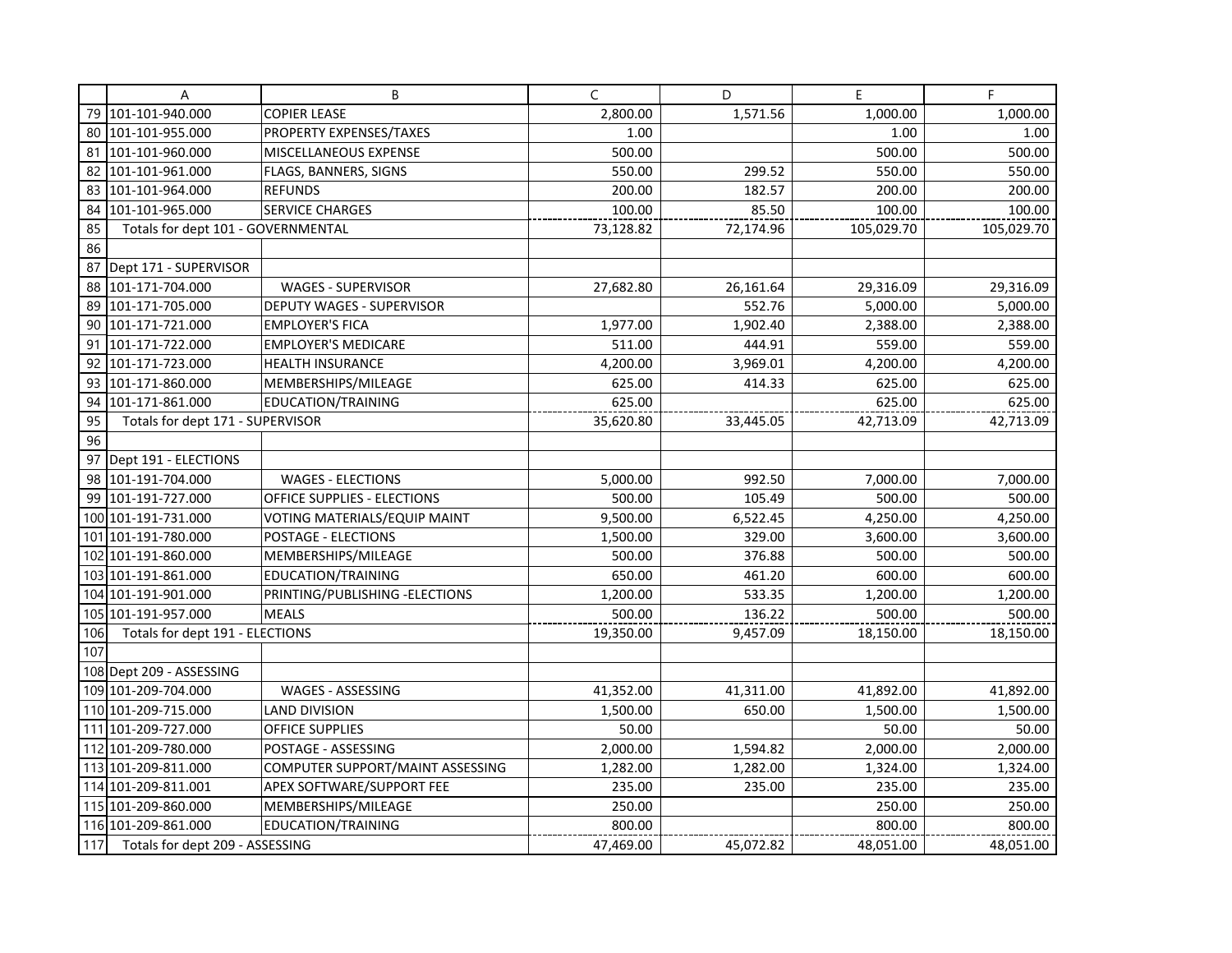|     | A                                     | В                                   | C         | D         | E         | F.        |
|-----|---------------------------------------|-------------------------------------|-----------|-----------|-----------|-----------|
| 118 |                                       |                                     |           |           |           |           |
|     | 119 Dept 210 - ATTORNEY               |                                     |           |           |           |           |
|     | 120 101-210-815.000                   | <b>MISC MATTERS - ATTORNEY</b>      | 22,500.00 | 16,680.00 | 22,500.00 | 22,500.00 |
| 121 | Totals for dept 210 - ATTORNEY        |                                     | 22,500.00 | 16,680.00 | 22,500.00 | 22,500.00 |
| 122 |                                       |                                     |           |           |           |           |
|     | 123 Dept 215 - CLERK                  |                                     |           |           |           |           |
|     | 124 101-215-704.000                   | <b>WAGES - CLERK</b>                | 32,717.52 | 30,919.91 | 34,647.85 | 34,647.85 |
|     | 125 101-215-705.000                   | <b>DEPUTY WAGES - CLERK</b>         | 15,000.00 | 11,512.01 | 15,000.00 | 15,000.00 |
|     | 126 101-215-721.000                   | <b>EMPLOYER'S FICA</b>              | 3,219.00  | 2,877.38  | 3,339.00  | 3,339.00  |
|     | 127 101-215-722.000                   | <b>EMPLOYER'S MEDICARE</b>          | 831.00    | 672.89    | 781.00    | 781.00    |
|     | 128 101-215-723.000                   | <b>HEALTH INSURANCE</b>             | 4,200.00  | 3,968.17  | 4,200.00  | 4,200.00  |
|     | 129 101-215-811.000                   | <b>COMPUTER SUPPORT/MAINT CLERK</b> | 3,088.00  | 3,163.00  | 3,238.00  | 3,238.00  |
|     | 130 101-215-860.000                   | MEMBERSHIPS/MILEAGE                 | 600.00    | 484.64    | 600.00    | 600.00    |
|     | 131 101-215-861.000                   | EDUCATION/TRAINING                  | 600.00    | 336.47    | 600.00    | 600.00    |
| 132 | Totals for dept 215 - CLERK           |                                     | 60,255.52 | 53,934.47 | 62,405.85 | 62,405.85 |
| 133 |                                       |                                     |           |           |           |           |
|     | 134 Dept 247 - BOARD OF REVIEW        |                                     |           |           |           |           |
|     | 135 101-247-704.000                   | WAGES - BOARD OF REVIEW             | 800.00    | 255.00    | 1,100.00  | 1,100.00  |
|     | 136 101-247-721.000                   | <b>EMPLOYER'S FICA</b>              | 49.60     | 15.80     | 68.20     | 68.20     |
|     | 137 101-247-722.000                   | <b>EMPLOYER'S MEDICARE</b>          | 11.60     | 3.68      | 15.95     | 15.95     |
|     | 138 101-247-861.000                   | EDUCATION/TRAINING                  | 600.00    |           | 600.00    | 600.00    |
|     | 139 101-247-901.000                   | PRINTING/PUBLISHING - B.O.R.        | 100.00    | 222.30    | 350.00    | 350.00    |
|     | 140 101-247-957.000                   | MEALS                               | 100.00    |           | 100.00    | 100.00    |
| 141 | Totals for dept 247 - BOARD OF REVIEW |                                     | 1,661.20  | 496.78    | 2,234.15  | 2,234.15  |
| 142 |                                       |                                     |           |           |           |           |
|     | 143 Dept 253 - TREASURER              |                                     |           |           |           |           |
|     | 144 101-253-704.000                   | <b>WAGES - TREASURER</b>            | 30,398.04 | 26,469.60 | 32,191.52 | 32,191.52 |
|     | 145 101-253-705.000                   | <b>DEPUTY WAGES - TREASURER</b>     | 13,000.00 | 7,063.17  | 15,000.00 | 15,000.00 |
|     | 146 101-253-721.000                   | <b>EMPLOYER'S FICA</b>              | 2,952.00  | 2,306.80  | 3,187.00  | 3,187.00  |
|     | 147 101-253-722.000                   | <b>EMPLOYER'S MEDICARE</b>          | 762.00    | 539.50    | 746.00    | 746.00    |
|     | 148 101-253-723.000                   | <b>HEALTH INSURANCE</b>             | 4,200.00  | 3,656.23  | 4,200.00  | 4,200.00  |
|     | 149 101-253-780.000                   | POSTAGE/MAILINGS - TREASURER        | 3,000.00  | 2,434.82  | 3,000.00  | 3,000.00  |
|     | 150 101-253-811.000                   | <b>COMPUTER SUPPORT/MAINT TREAS</b> | 1,129.00  | 1,129.00  | 1,166.00  | 1,166.00  |
|     | 151 101-253-860.000                   | MEMBERSHIPS/MILEAGE                 | 100.00    | 85.60     | 100.00    | 100.00    |
|     | 152 101-253-861.000                   | EDUCATION/TRAINING -TREASURER       | 200.00    | 25.00     | 200.00    | 200.00    |
| 153 | Totals for dept 253 - TREASURER       |                                     | 55,741.04 | 43,709.72 | 59,790.52 | 59,790.52 |
| 154 |                                       |                                     |           |           |           |           |
|     | 155 Dept 265 - BUILDING & GROUNDS     |                                     |           |           |           |           |
|     | 156 101-265-704.000                   | WAGES - BLDG/GROUNDS                | 5,000.00  | 187.07    | 5,000.00  | 5,000.00  |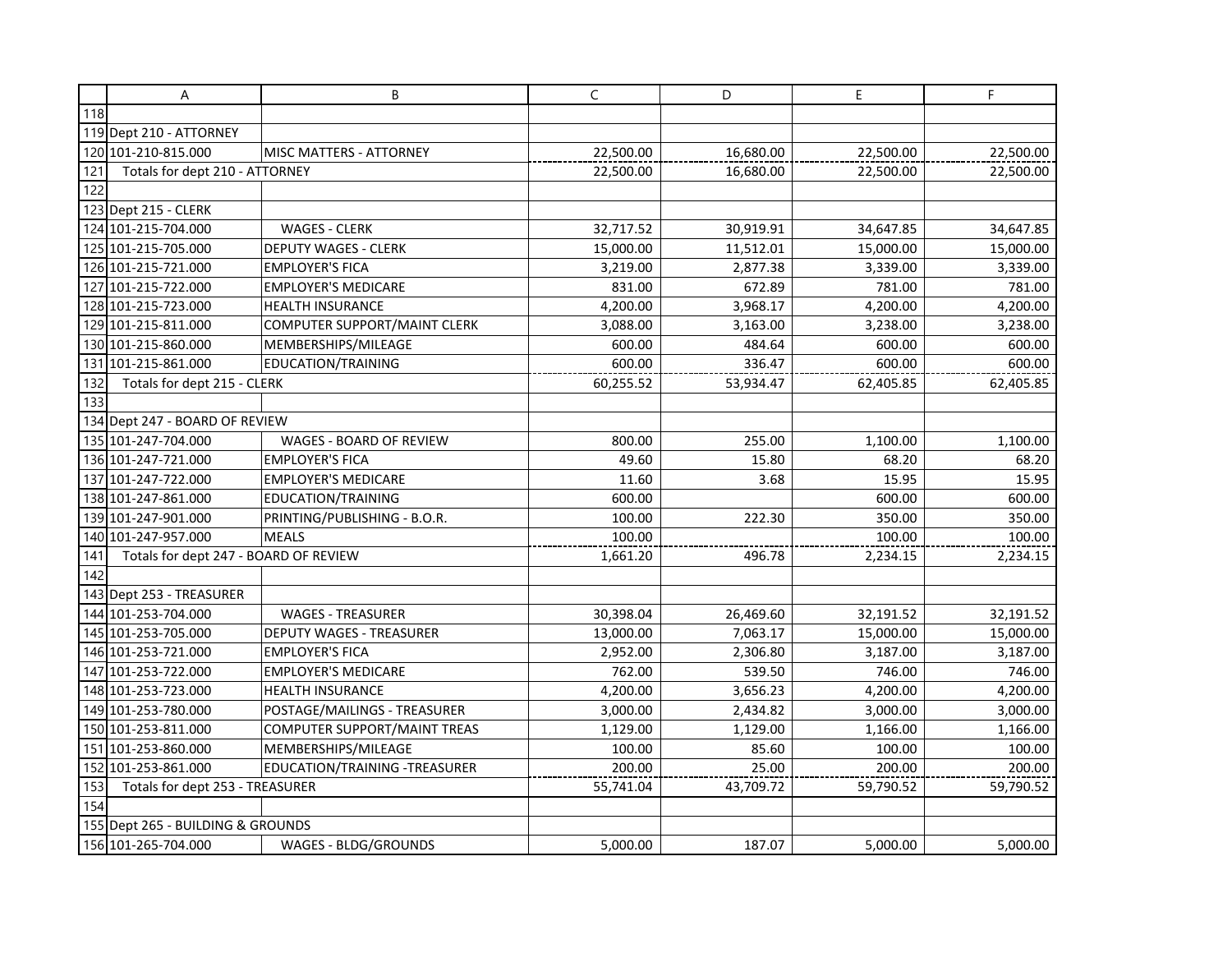|     | Α                                        | B                                           | $\mathsf{C}$ | D         | E          | F          |
|-----|------------------------------------------|---------------------------------------------|--------------|-----------|------------|------------|
|     | 157 101-265-721.000                      | <b>EMPLOYER'S FICA</b>                      | 124.00       | 11.60     | 124.00     | 124.00     |
|     | 158 101-265-722.000                      | <b>EMPLOYER'S MEDICARE</b>                  | 30.00        | 2.71      | 30.00      | 30.00      |
|     | 159 101-265-741.000                      | <b>SNOW &amp; GRASS SERVICES</b>            | 3,500.00     | 4,945.51  | 5,500.00   | 5,500.00   |
|     | 160 101-265-801.000                      | CONTRACTUAL SERVICES/STORM DAMAGE           |              | 80,209.20 | 1.00       | 1.00       |
|     | 161 101-265-920.000                      | <b>UTILITIES</b>                            | 6,500.00     | 5,220.34  | 6,500.00   | 6,500.00   |
| 162 | Totals for dept 265 - BUILDING & GROUNDS |                                             | 15,154.00    | 90,576.43 | 17,155.00  | 17,155.00  |
| 163 |                                          |                                             |              |           |            |            |
|     | 164 Dept 276 - TOWNSHIP CEMETERY         |                                             |              |           |            |            |
|     | 165 101-276-930.000                      | MAINTENANCE - CEMETERY                      | 3,500.00     | 2,902.00  | 3,500.00   | 3,500.00   |
| 166 | Totals for dept 276 - TOWNSHIP CEMETERY  |                                             | 3,500.00     | 2,902.00  | 3,500.00   | 3,500.00   |
| 167 |                                          |                                             |              |           |            |            |
|     | 168 Dept 301 - ORDINANCE ENFORCEMENT     |                                             |              |           |            |            |
|     | 169 101-301-704.000                      | WAGES - CODE OFFICIAL                       | 3,600.00     |           | 15,000.00  | 15,000.00  |
|     | 170 101-301-711.000                      | <b>LIQUOR INSPECTIONS</b>                   | 1,300.00     | 1,115.84  | 1,300.00   | 1,300.00   |
|     | 171 101-301-721.000                      | <b>EMPLOYER'S FICA</b>                      | 305.00       | 69.18     | 1,011.00   | 1,011.00   |
|     | 172 101-301-722.000                      | <b>EMPLOYER'S MEDICARE</b>                  | 71.00        | 16.17     | 237.00     | 237.00     |
|     | 173 101-301-860.000                      | MEMBERSHIPS/MILEAGE                         | 200.00       |           | 750.00     | 750.00     |
|     | 174 101-301-960.000                      | TELEPHONE - CODE OFFICIAL                   | 1,000.00     | 885.45    | 1,000.00   | 1,000.00   |
| 175 |                                          | Totals for dept 301 - ORDINANCE ENFORCEMENT | 6,476.00     | 2,086.64  | 19,298.00  | 19,298.00  |
| 176 |                                          |                                             |              |           |            |            |
|     | 177 Dept 371 - INSPECTIONS               |                                             |              |           |            |            |
|     | 178 101-371-704.000                      | WAGES - INSPECTIONS                         | 35,450.00    | 28,972.00 | 35,450.00  | 35,450.00  |
|     | 179 101-371-706.000                      | <b>ELECTRICAL WAGES</b>                     | 7,500.00     | 7,618.09  | 7,500.00   | 7,500.00   |
|     | 180 101-371-707.000                      | <b>MECHANICAL WAGES</b>                     | 6,000.00     | 6,741.85  | 6,000.00   | 6,000.00   |
|     | 181 101-371-708.000                      | PLUMBING WAGES                              | 5,000.00     | 3,418.73  | 5,000.00   | 5,000.00   |
|     | 182 101-371-709.000                      | <b>SECRETARY WAGES</b>                      | 32,085.93    | 30,322.85 | 32,085.93  | 32,085.93  |
|     | 183 101-371-709.001                      | <b>VACATION- SECY</b>                       | 2,467.20     | 1,966.38  | 2,500.00   | 2,500.00   |
|     | 184 101-371-721.000                      | <b>EMPLOYER'S FICA</b>                      | 5,748.00     | 5,140.32  | 6,028.00   | 6,028.00   |
|     | 185 101-371-722.000                      | <b>EMPLOYER'S MEDICARE</b>                  | 1,484.00     | 1,202.30  | 1,345.00   | 1,345.00   |
|     | 186 101-371-723.000                      | <b>HEALTH INSURANCE</b>                     | 4,200.00     | 3,969.01  | 4,200.00   | 4,200.00   |
|     | 187 101-371-724.000                      | <b>RETIREMENT</b>                           | 1,944.40     | 1,722.45  | 2,558.00   | 2,558.00   |
|     | 188 101-371-727.000                      | OFFICE SUPPLIES - INSPECTIONS               | 250.00       | 303.39    | 250.00     | 250.00     |
|     | 189 101-371-780.000                      | POSTAGE - BUILDING                          | 200.00       | 80.58     | 200.00     | 200.00     |
|     | 190 101 - 371 - 811,000                  | <b>COMPUTER SUPPORT/MAINT BLDG</b>          | 1,200.00     | 1,199.00  | 1,239.00   | 1,239.00   |
|     | 191 101-371-850.000                      | <b>TELEPHONE - BLDG</b>                     | 1,000.00     | 1,300.54  | 1,300.00   | 1,300.00   |
|     | 192 101-371-860.000                      | MEMBERSHIPS/MILEAGE                         | 1,300.00     | 1,137.91  | 1,200.00   | 1,200.00   |
|     | 193 101-371-964.000                      | <b>REFUNDS</b>                              | 200.00       | 200.00    | 200.00     | 200.00     |
| 194 | Totals for dept 371 - INSPECTIONS        |                                             | 106,029.53   | 95,295.40 | 107,055.93 | 107,055.93 |
| 195 |                                          |                                             |              |           |            |            |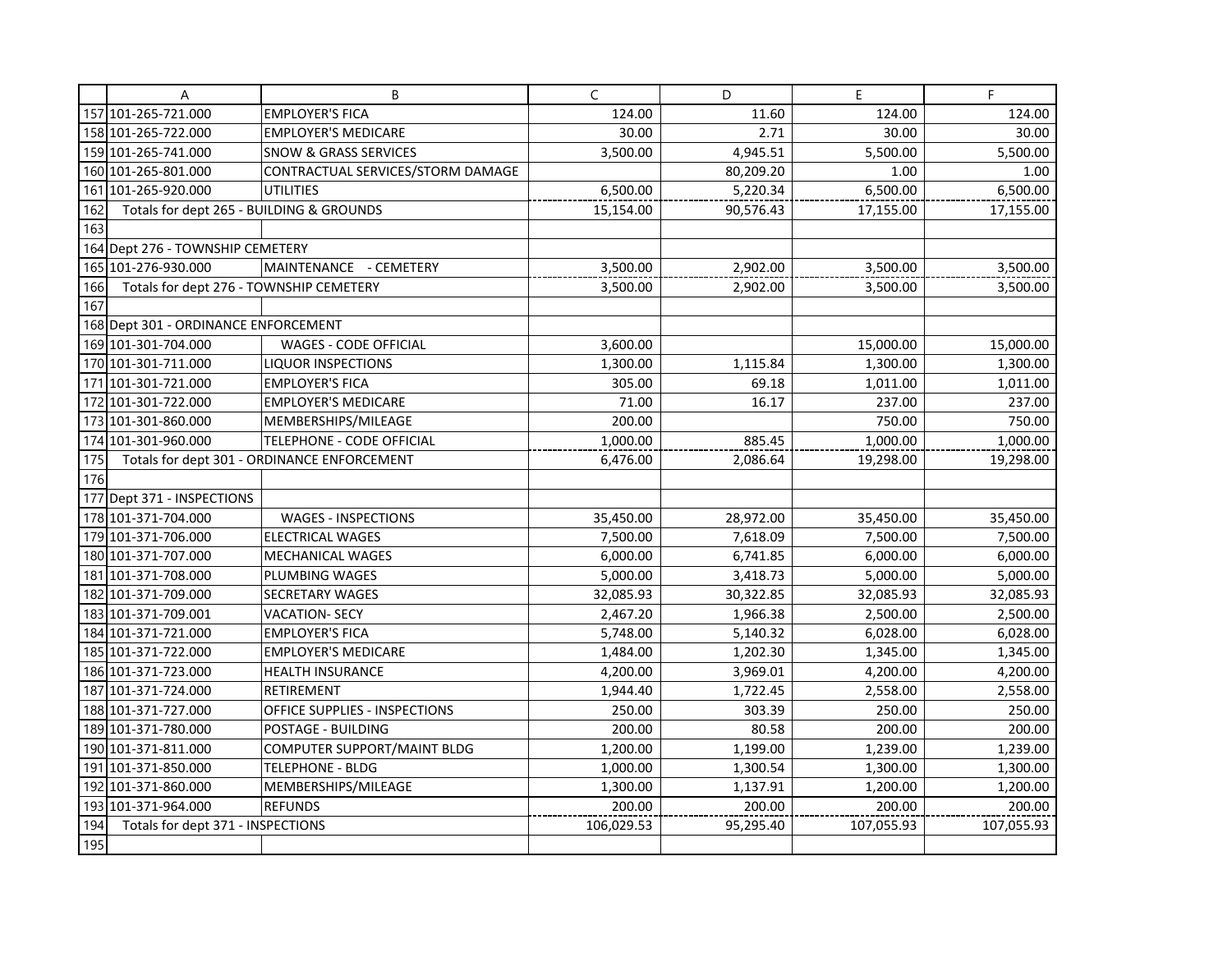|     | A                                         | B                                            | C          | D         | E          | F          |
|-----|-------------------------------------------|----------------------------------------------|------------|-----------|------------|------------|
|     | 196 Dept 400 - PLANNING COMMISSION        |                                              |            |           |            |            |
|     | 197 101-400-704.000                       | <b>WAGES - PLANNING</b>                      | 6,228.00   | 3,086.10  | 6,228.00   | 6,228.00   |
|     | 198 101-400-714.000                       | MEETING PER DEIM                             | 900.00     | 450.00    | 900.00     | 900.00     |
|     | 199 101-400-721.000                       | <b>EMPLOYER'S FICA</b>                       | 442.00     | 219.23    | 442.00     | 442.00     |
|     | 200 101-400-722.000                       | <b>EMPLOYER'S MEDICARE</b>                   | 104.00     | 51.31     | 104.00     | 104.00     |
|     | 201 101-400-780.000                       | POSTAGE - PLANNING                           | 300.00     | 120.16    | 150.00     | 150.00     |
|     | 202 101-400-806.100                       | PLANNER SITE PLAN REVIEWS/ATTY/ENG/FIR       | 15,000.00  | 4,468.67  | 8,000.00   | 8,000.00   |
|     | 203 101-400-814.000                       | COMMUNITY PLANNER                            | 6,600.00   | 6,050.00  | 6,600.00   | 6,600.00   |
|     | 204 101-400-822.000                       | P.D.R. COMMITTEE                             | 750.00     | 250.00    | 750.00     | 750.00     |
|     | 205 101-400-861.000                       | EDUCATION/TRAINING                           | 1,000.00   | 646.00    | 1,000.00   | 1,000.00   |
|     | 206 101-400-901.000                       | PRINTING/PUBLISHING - PLANNING               | 750.00     | 516.55    | 750.00     | 750.00     |
| 207 | 101-400-960.000                           | <b>LAND DIVISON SPLITS</b>                   | 1,500.00   | 600.00    | 1,200.00   | 1,200.00   |
| 208 | Totals for dept 400 - PLANNING COMMISSION |                                              | 33,574.00  | 16,458.02 | 26,124.00  | 26,124.00  |
| 209 |                                           |                                              |            |           |            |            |
|     | 210 Dept 412 - ZONING BOARD OF APPEAL     |                                              |            |           |            |            |
|     | 211 101-412-704.000                       | WAGES - Z.B.A.                               | 1,060.00   |           | 1,060.00   | 1,060.00   |
|     | 212 101-412-709.000                       | <b>SECRETARY WAGES</b>                       | 300.00     |           | 300.00     | 300.00     |
|     | 213 101-412-721.000                       | <b>EMPLOYER'S FICA</b>                       | 85.00      |           | 85.00      | 85.00      |
|     | 214 101-412-722.000                       | <b>EMPLOYER'S MEDICARE</b>                   | 20.00      |           | 20.00      | 20.00      |
|     | 215 101-412-780.000                       | POSTAGE - ZBA                                | 100.00     |           | 100.00     | 100.00     |
|     | 216 101-412-901.000                       | PRINTING/PUBLISHING - Z.B.A.                 | 200.00     |           | 200.00     | 200.00     |
| 217 |                                           | Totals for dept 412 - ZONING BOARD OF APPEAL | 1,765.00   |           | 1,765.00   | 1,765.00   |
| 218 |                                           |                                              |            |           |            |            |
|     | 219 Dept 446 - ROADS                      |                                              |            |           |            |            |
|     | 220 101-446-930.001                       | MAINTENANCE/CHLORIDE - ROADS                 | 28,000.00  |           | 28,000.00  | 28,000.00  |
|     | 221 101-446-930.010                       | POWELL ROAD RECONSTRUCTION PROJECT           | 70,594.00  |           | 91,000.00  | 91,000.00  |
|     | 222 101-446-930.011                       | <b>DRAIN MAINTENANCE</b>                     | 4,000.00   |           | 4,000.00   | 4,000.00   |
|     | 223 101-446-930.012                       | <b>LIMESTONE</b>                             | 24,585.00  | 24,585.00 | 25,005.00  | 25,005.00  |
| 224 | Totals for dept 446 - ROADS               |                                              | 127,179.00 | 24,585.00 | 148,005.00 | 148,005.00 |
| 225 |                                           |                                              |            |           |            |            |
|     | 226 Dept 447 - ENGINEERS                  |                                              |            |           |            |            |
|     | 227 101-447-819.000                       | SPALDING, DEDECKER & ASSOCIATES              | 5,000.00   | 3,175.00  | 9,700.00   | 9,700.00   |
| 228 | Totals for dept 447 - ENGINEERS           |                                              | 5,000.00   | 3,175.00  | 9,700.00   | 9,700.00   |
| 229 |                                           |                                              |            |           |            |            |
|     | 230 Dept 528 - TRANSFER SITE              |                                              |            |           |            |            |
|     | 231 101-528-704.000                       | <b>WAGES - TRANSFER SITE</b>                 | 1,510.00   | 268.00    | 1,510.00   | 1,510.00   |
|     | 232 101-528-721.000                       | <b>EMPLOYER'S FICA</b>                       | 100.00     | 45.68     | 100.00     | 100.00     |
|     | 233 101-528-722.000                       | <b>EMPLOYER'S MEDICARE</b>                   | 24.00      | 10.69     | 24.00      | 24.00      |
|     | 234 101-528-809.000                       | TRANSFER SITE MONTHLY EXP                    | 67,380.00  | 67,380.00 | 67,380.00  | 67,380.00  |